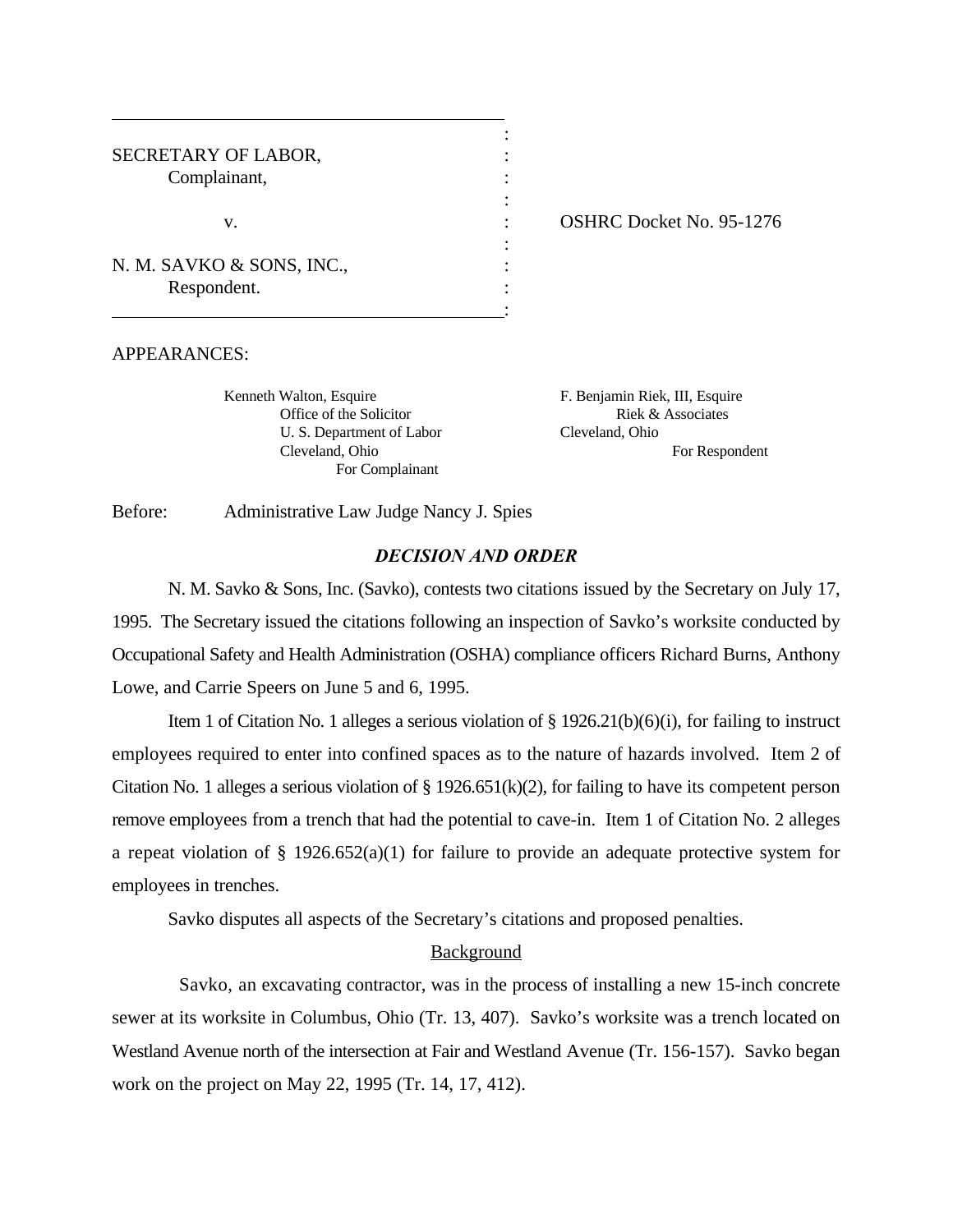A typical day at the worksite would begin with foreman Bill Day removing the manhole lids from the manholes on the sewer line which Savko was replacing. After approximately one hour, pipelayer Billy Day (no relation to foreman Bill Day) would tie a rope around his waist and enter the manhole to install the laser, which would determine the line and grade of the pipe to be laid that day. The process took about one minute to complete (Tr. 98-99, 108).

Savko used a backhoe to excavate the trench. Billy Day would dig the trench to a predetermined depth and grade the bottom of the trench so that it was flat. Savko then sprinkled in gravel (designated as 57, which refers to its size). Billy Day would spread the 57 gravel by hand. Savko then installed the pipe and sprinkled gravel around it to secure its position. Savko would dump 57 gravel on top of the pipe until the gravel was approximately 5 feet from the ground's surface. Savko would then dump crushed 304 limestone, which is a larger size gravel, on top of the 57 gravel. Savko would use "J taps" to compact the 304 gravel (Tr. 424-427).

On June 5, 1995, the OSHA compliance officers arrived at Savko's worksite at approximately 10:15 a.m. (Tr. 27). Steve Savko, president of Savko, was at the site, along with the two Days (Tr. 159-160). Terry Haldeman, an inspector for the City of Columbus, was also at the site (Tr. 26). Compliance officer Burns observed a trench with gravel in it and Billy Day working out of and off to the side of the trench (Exh. J-2; Tr. 158-159). Based upon information gathered in Burns's interviews with Savko's employees, the Secretary issued the citations that gave rise to this case.

#### Citation No. 1

# Item 1: Alleged Serious Violation of § 1926.21(b)(6)(i)

The Secretary alleges that Savko committed a serious violation of  $\S 1926.21(b)(6)(i)$ , which provides:

All employees required to enter into confined or enclosed spaces shall be instructed as to the nature of the hazards involved, the necessary precautions to be taken, and in the use of protective and emergency equipment required. The employer shall comply with any specific regulations that apply to work in dangerous or potentially dangerous areas.

Section  $1926.21(b)(6)(ii)$  provides:

For purposes of paragraph (b)(6)(i) of this section, *confined or enclosed space* means any space having a limited means of egress, which is subject to the accumulation of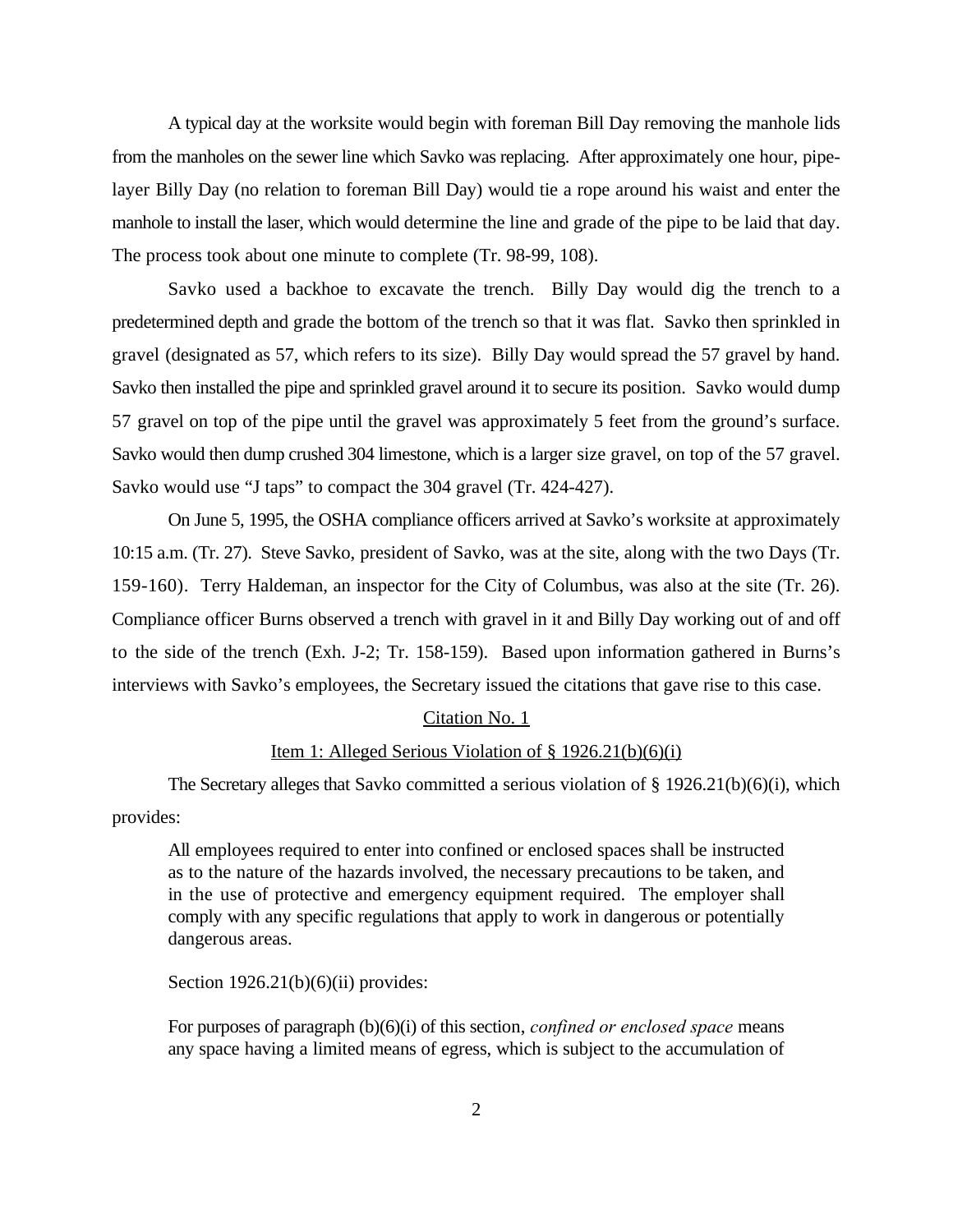toxic or flammable contaminants or has an oxygen deficient atmosphere. Confined or enclosed spaces include, but are not limited to, storage tanks, process vessels, bins, boilers, ventilation or exhaust ducts, sewers, underground utility vaults, tunnels, pipelines, and open top spaces more than 4 feet in depth such as pits, tubs, vaults, and vessels.

The Secretary has the burden of proving his case by a preponderance of the evidence.

In order to establish a violation of an occupational safety or health standard, the Secretary has the burden of proving: (a) the applicability of the cited standard, (b) the employer's noncompliance with the standard's terms, (c) employee access to the violative conditions, and (d) the employer's actual or constructive knowledge of the violation (*i.e.,* the employer either knew or, with the exercise of reasonable diligence could have known, of the violative conditions).

### *Atlantic Battery Co.,* 16 BNA OSHC 2131, 2138 (No. 90-1747, 1994).

Savko disputes the applicability of  $\S 1926.21(b)(6)(i)$  to the cited condition. Savko argues that the sewer that Billy Day was required to enter via the manholes was not a confined space because it was not subject to the accumulation of toxic or flammable contaminants, nor did it have an oxygen deficient atmosphere. Savko bases this argument on the testimony of Dan Longo, a soils engineer, who testified that old "combination" sanitary/storm sewers in residential areas contain at least 80 percent storm water, so that there is little chance of hazardous accumulation of toxic or flammable gases in the sewer (Tr. 352-353).<sup>1</sup>

Savko's argument is rejected. The space in question is an eight-foot manhole connected to a sanitary/storm sewer (Tr. 260). Based upon smell, OSHA industrial hygienist, Anthony Lowe, observed what he considered to be sewage running through the bottom of the manhole into the sewer (Tr. 265). Section 1926.21(b)(6)(ii) specifically includes sewers in its definition of confined spaces. Longo's opinion that the sewer is not subject to the hazardous accumulation of toxic or flammable gases is not credited. Longo is a soils engineer who is president of Geotechnical Consultants Incorporated, a company whose services "consist of soil laboratory testing, analysis of soils, foundation test borings, [and] trench evaluations" (Tr. 345). Longo demonstrated no knowledge or training that would qualify him as an expert in what constitutes confined spaces.

 ${}^{1}$  A "combination" system was originally built for storm water run-off prior to World War II. Taps into the system were later added to accommodate septic effluent (Tr. 351).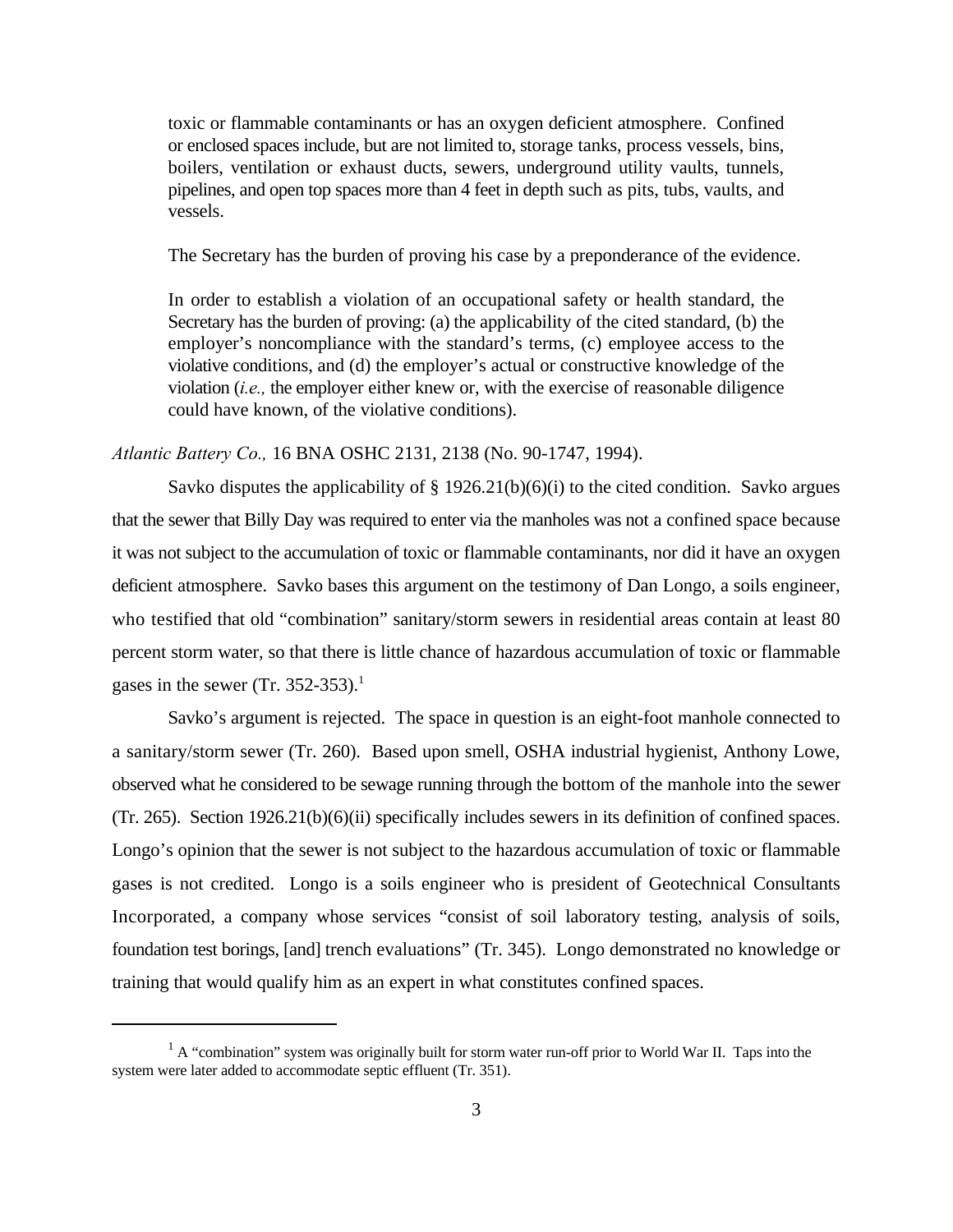Longo asserted that because a combination sanitary/storm sewer is open, it is ventilated and not subject to the hazardous accumulations that a closed system is. But it is because the system is open that it is subject to hazardous accumulations. It is not possible to predict what people will choose to inject into the system. People may flush or pour down their drains all kinds of flammable, hazardous, or toxic substances. Similarly, the storm drains and vented manhole lids may allow dumping of toxic and flammable substances, such as gasoline or other fluids. If employees enter a manhole that is in proximity to one of these atypical, but not unforeseeable, additions to the sanitary/storm sewer system, they could be exposed to toxic or flammable gases. The sewer that Billy Day entered was a confined space, to which  $\S 1926.21(b)(6)(i)$  is applicable.

The Secretary contends that Savko was in noncompliance with the terms of § 1926.21(b)(6)(1). The citation lists four specific inadequacies with Savko's confined space program:

- (1) No entry permit was issued that documented the conditions, including testing for atmospheric hazards, and authorized the entry of a permit space;
- (2) No training was conducted on the understanding, knowledge, and skills necessary for safe performance of the authorized entrants, attendants, and entry supervisor;
- (3) No training was conducted for employees on procedures in the event that rescue and emergency service are required. The local fire department can be used to enter permit spaces to perform rescue services; and
- (4) To facilitate non-entry rescue, no chest or full body harness with a retrieval line attached at the center of the entrant's back or above the entrant's head was used in conjunction with a mechanical device to retrieve personnel from vertical type permit spaces more than 5 feet deep.

At the hearing, industrial hygienist Lowe clarified that Savko's confined space program, as written, was adequate (Tr. 293-294). The Secretary argues that it was Savko's training that was inadequate under  $\S$  1926.21(b)(6)(i).

In *Baker Tank Company/Altech, A Division of Justiss Oil Co., Inc.,* 17 BNA OSHC 1177, 1178 (No. 90-1786S), the Secretary charged Baker with violating § 1926.21(b)(6)(i) "because its employees who were required to enter a confined space had not been instructed about the nature of the hazards they might confront, the precautions they should take, or the protective equipment they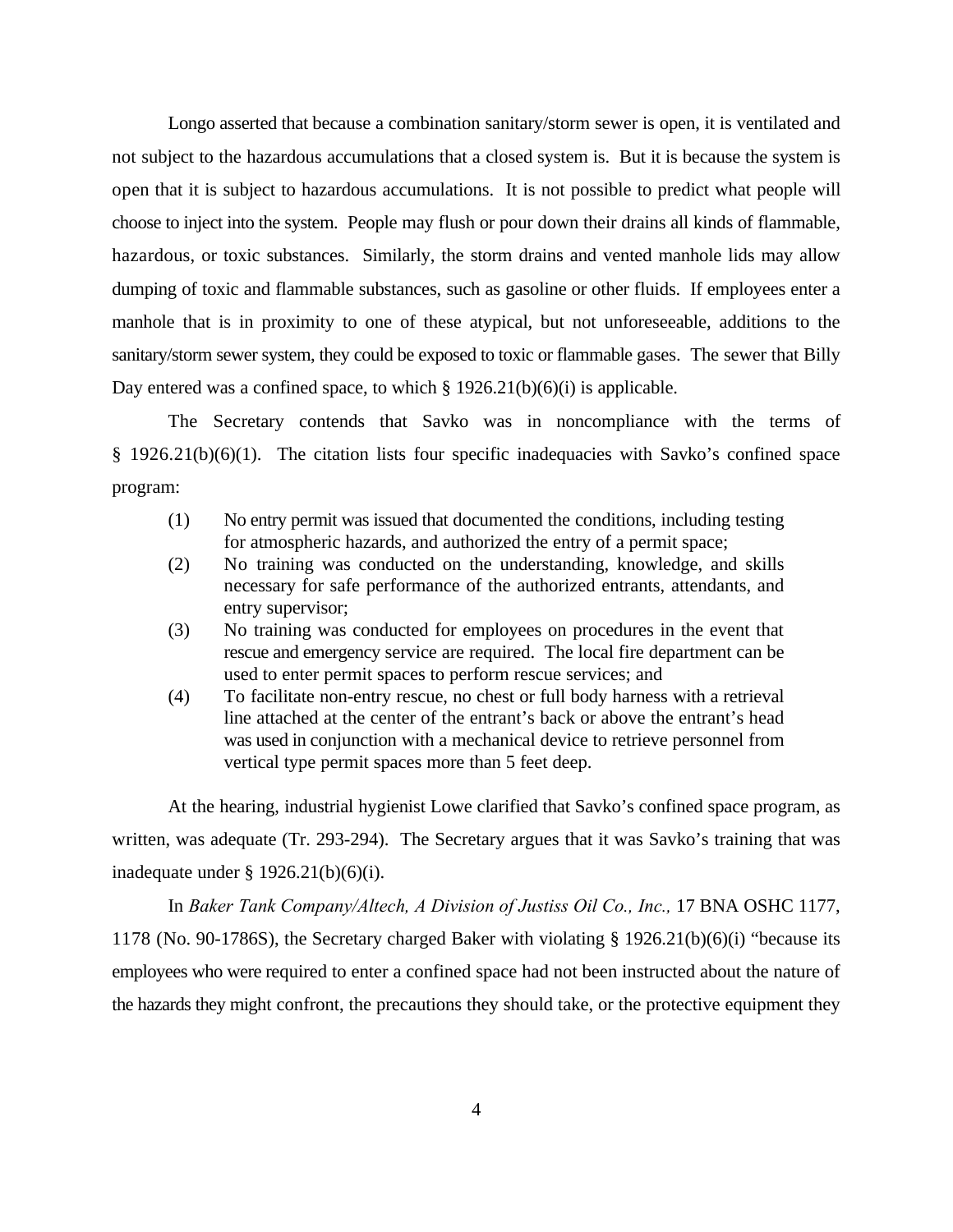should use against these hazards." This charge is similar to what Savko is charged with here, except that the confined space at issue in *Baker* was an empty crude oil storage tank.

In *Baker*, the Review Commission held:

Evidence of an industry's practice may be relevant in determining whether an employer had an adequate notice of what it must do to comply with a broadly-worded regulation such as section 1926.21(b)(6), which does not specify the particular hazards, precautions, or equipment that the required instructions are to address. . . . In determining the scope of an employer's duty under another broadly-worded standard, 29 C.F.R. § 1926.20(b)(1), the Commission held that an employer may reasonably be expected to conform its safety program to any known duties and that a safety program must include those measures for detecting and correcting hazards that a reasonably prudent employer similarly situated would adopt . . . . We conclude that it is appropriate to apply the same criteria in determining whether there has been a violation of  $\S$  1926.21(b)(6)(i); the Secretary may establish a violation of that standard by showing that the employer did not instruct its employees about the hazards, precautions, and protective measures as a reasonably prudent employer in the industry would do, evidence as to current industry practice is relevant, but it is not dispositive if industry practice is shown to be inadequate.

### *Id.* at 1178-1179

Steve Savko testified that he hired two different safety consultants and required his employees to attend tool box meetings which included instruction in confined space safety (Tr. 483-486). The testimony of Billy Day demonstrates, however, that Savko's instruction fell far short of what a prudent employer would do. Billy Day, who had worked with Savko for 18 years at the time of the hearing, was the employee assigned the task of entering the sewer and setting up the laser. Billy Day testified that he had received training in confined spaces only after the June 5, 1995, OSHA inspection (Tr. 129-130). He testified that prior to the OSHA inspection, his confined space training consisted of watching his foreman (Tr. 130). Billy Day's account of his training exposed a general lack of knowledge regarding confined spaces (Tr. 131-133):

- Q.: Okay. To you, based on your training, what hazards are present in confined spaces? What hazards are you concerned about?
- Day: What do you mean hazards?
- Q.: Are there any hazards associated with a confined space based on your training?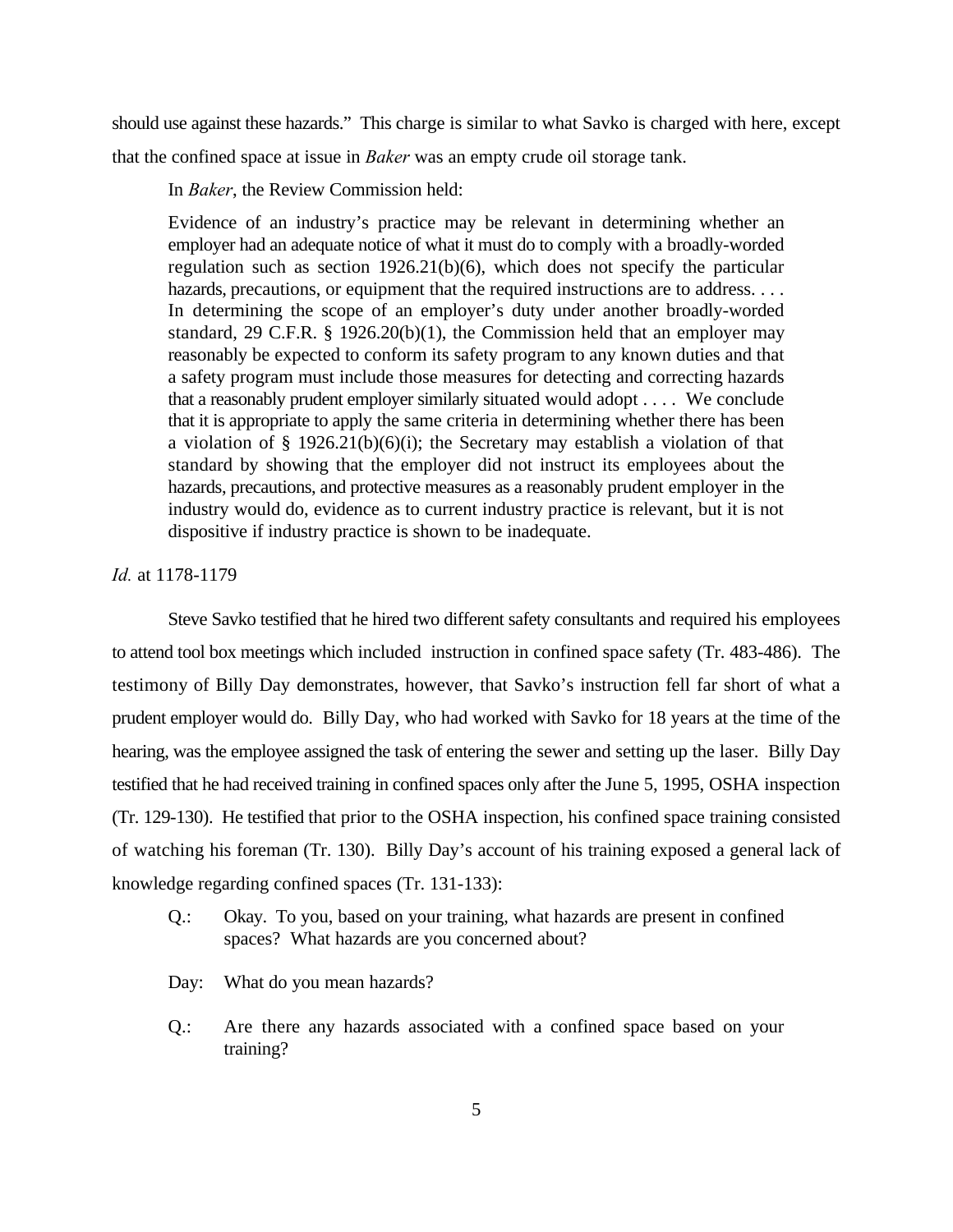Day: I don't understand what you say about hazards.

- . . .
- Q.: Are you aware of any dangers related to entering a confined space?
- Day: What do you mean by dangers? I mean, are you saying some kind of hazard or something down in the manhole or something like that?
- Q.: I used the word "hazard" previously. You didn't understand. I am trying to find a word you understand. Are there any concerns that you have associated with entering a confined space based on your training?
- Day: Based on my training--you know, the foreman always checks it out.
- Q.: Why?
- Day: Because there might be something poison or something down in the hole. He wouldn't let me go in there if something is wrong . . . . The guy's got 40 years of knowledge. I think he should know what's right and wrong by now. ... The foreman would say it would be okay if I go down there or not. I leave it all up to him.

Savko did not instruct Billy Day in the nature of the hazards involved, the necessary precautions to take, or the use of protective and emergency equipment required. Billy Day left all of these concerns to his foreman. The standard requires that "[a]ll employees required to enter into confined spaces shall be instructed," not that they should rely unquestioningly on their foremen. Savko was in noncompliance with the terms of  $\S 1926.21(b)(6)(i)$ .

Billy Day was exposed to the violative condition every time he entered a manhole to install a laser in the sewer. Savko knew that it had failed to instruct Billy Day in confined space safety.

The Secretary has established the Savko violated  $\S$  1926.21(b)(6)(i). Savko's failure to instruct its employee in confined space safety could result in his death or serious injury if he unknowingly entered a confined space that contained toxic or flammable gases. The violation is serious.

#### Penalty Determination

The Commission is the final arbiter of penalties in all contested cases. Under  $\S 17(i)$  of the Act, in determining the appropriate penalty the Commission is required to find and give "due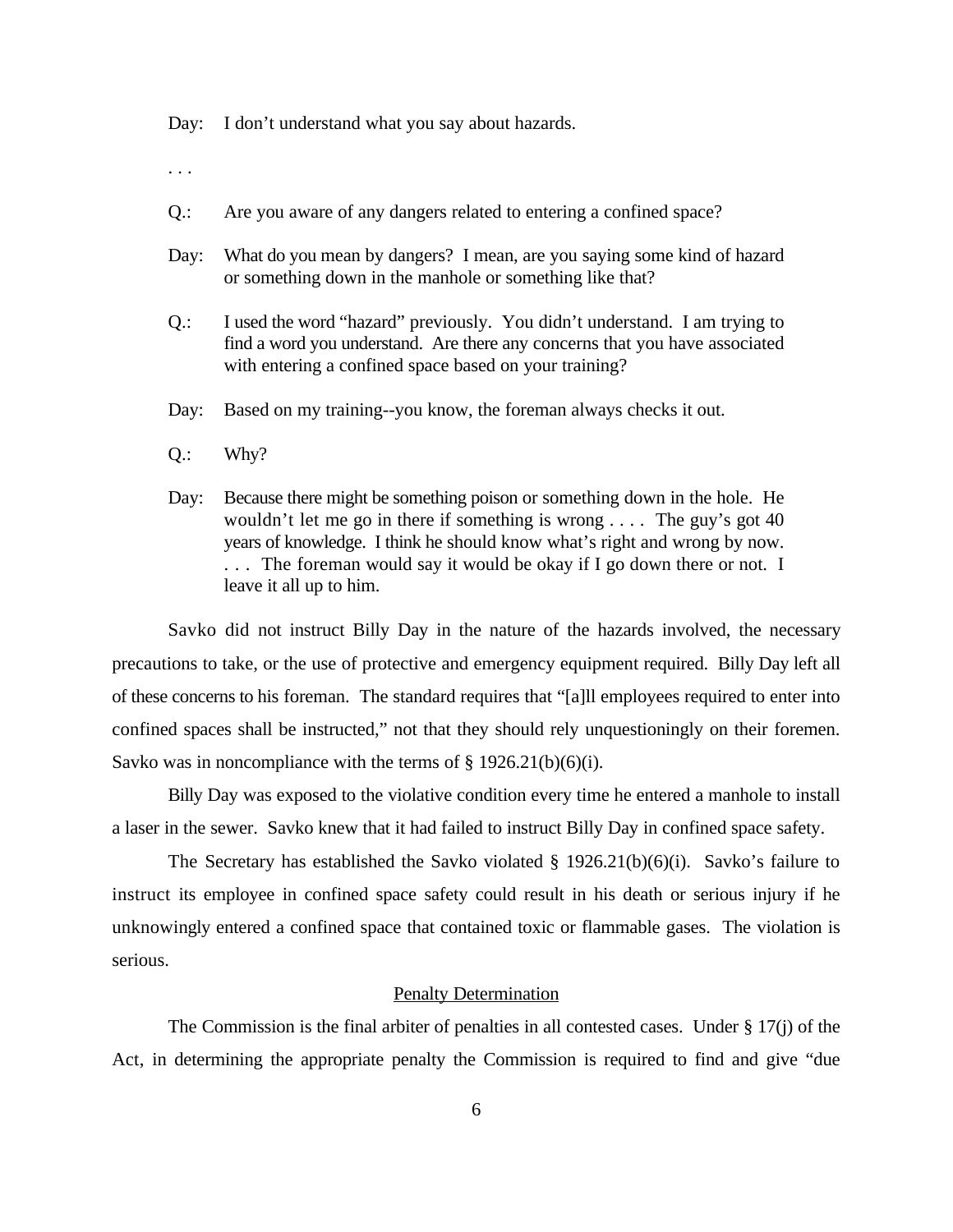consideration" to (1) the size of the employer's business, (2) the gravity of the violation, (3) the good faith of the employer, and the history of previous violations. The gravity of the violation is the principal factor to be considered.

Savko had from 40 to 50 employees at the time of the inspection (Tr. 511). The company had previously been cited for violations of the Act (Tr. 181). The Secretary presented no evidence of bad faith on the part of Savko. The gravity of the violation is high. Billy Day was required to enter the sewer on almost a daily basis, yet he knew next to nothing about the hazards involved. A penalty of \$1,125.00 is assessed.

## The Trenching Violations

The Secretary charges Savko with a serious violation of  $\S 1926.651(k)(2)$  (item 2 of Citation No. 1) and a repeat violation of  $\S$  1926.652(a)(1) (item 1 of Citation No. 2).

Section  $1926.651(k)(2)$  provides:

Where the competent person finds evidence of a situation that could result in a possible cave-in, indications of failure of protective systems, hazardous atmospheres, or other hazardous conditions exposed employees shall be removed from the hazardous area until the necessary precautions have been taken to ensure their safety.

Section  $1926.652(a)(1)$  provides:

Each employee in an excavation shall be protected from cave-ins by an adequate protective system designed in accordance with paragraph (b) or (c) of this section except when:

- (i) Excavations are made entirely in stable rock; or
- (ii) Excavations are less than 5 feet (1.52m) in depth and examination of the ground by a competent person provides no indication of a potential cave-in.

The basis for these two items is Burns's belief that Billy Day had been working in the trench the morning of the inspection, without any form of protective system. If, as Savko contends, its trench box was in place when Billy Day was spreading gravel in the trench prior to OSHA's arrival, then Savko was in compliance with the two cited standards. Burns conceded as much in his testimony (Tr. 175). If, however, the Secretary can prove that Billy Day was in the trench without the trench box, Savko was in violation of the standards.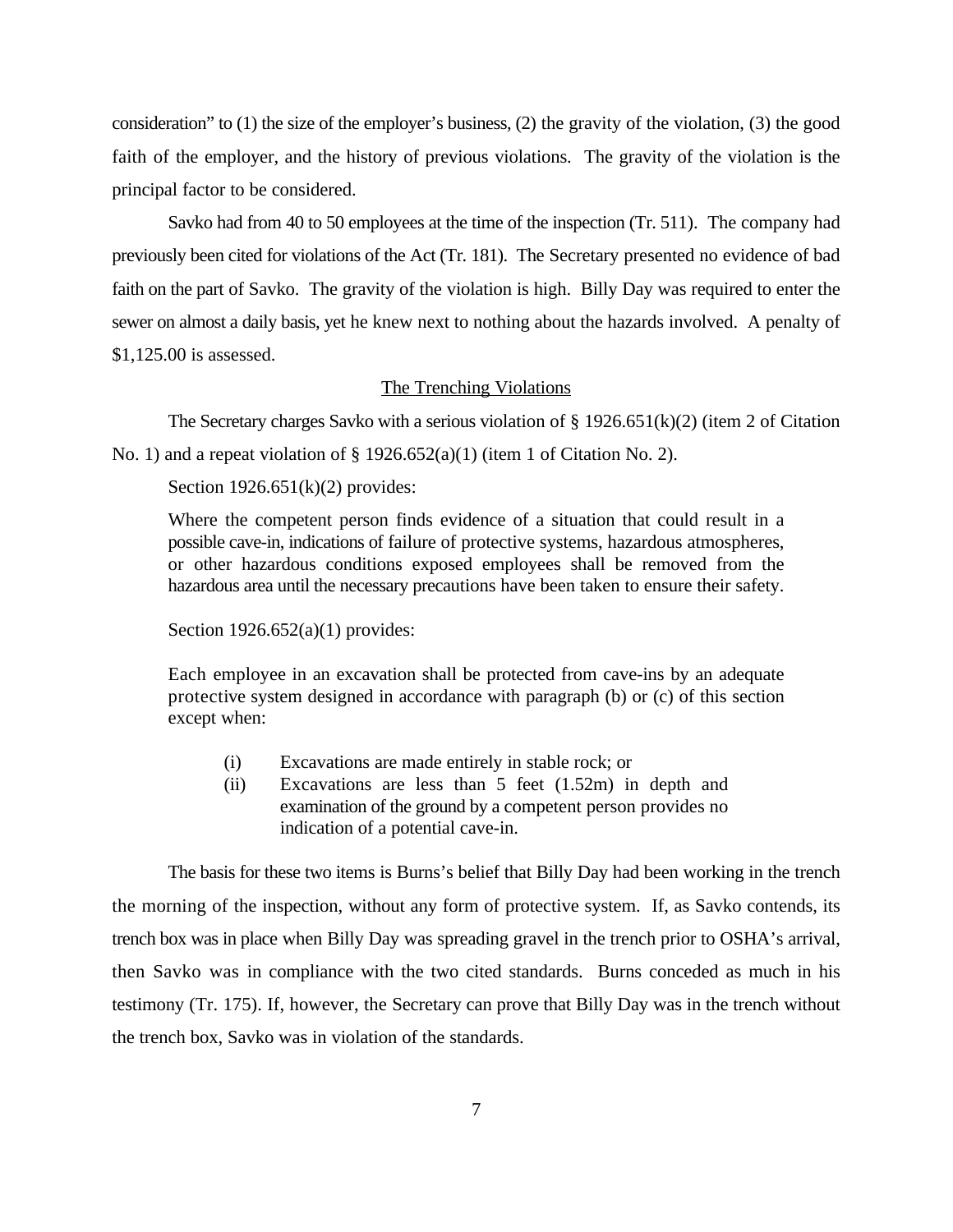The day of the inspection, June 5, 1995, was a Monday. Savko's crew had not done any substantive work the Friday before because of heavy rains. It had also rained heavily the night before the inspection (Tr. 158). The portion of the trench in issue ranged in depth from 5 to  $7\frac{1}{2}$  feet (Tr. 162). Because the excavation was along a city street and adjacent to private property, there was insufficient room to slope the trench sides. As a result, the walls were almost vertical (Tr. 163, 421). The trench, excavated in previously disturbed soil, was 7 feet wide at the bottom and 13 feet wide at the top (Tr. 461).

Savko had a trench box that it used on the project. Due to the limited space at the excavation site, Savko stored the trench box two blocks away in a city park's gravel parking area when it was not in use. Steve Savko estimated that the trench box was 1,500 feet and 3 minutes away from the site of the OSHA inspection (Tr. 460, 473, 512).

Burns testified that foreman Bill Day told him that Savko had not used the trench box that morning when Billy Day was in the trench (Tr. 162). This is the only evidence adduced by the Secretary to support its allegation that Savko violated the two trenching standards. Bill Day denied making this statement to Burns. He testified that the trench box was in the trench that morning when Billy Day spread the gravel (Tr. 92-93). Billy Day also testified that the trench box was in place when he was in the trench (Tr. 135).

Steve Savko and Burns both arrived at the site after Billy Day had completed his work in the trench. Neither of them had personal knowledge regarding whether the trench box had been used that morning (Tr. 225-226, 502). Terry Haldeman, who was on the site when OSHA arrived, gave ambiguous testimony as to whether he was on the site when Billy Day was in the trench and whether a trench box was used (Tr. 28-29, 70). The only witnesses who were actually present at the site at the time in question were Bill Day and Billy Day. Although the overall testimony of neither was a model of clarity, both emphatically stated that the trench box was used.

The Secretary's case is weakened by the notes taken by compliance officers Burns (Exh. R-3) and Carrie Speers (Exh. R-2). The notes were contemporaneous with the interviews taken on June 5, 1995. Burns's notes read in pertinent part (Exh. R-3):

One guy in trench today to spread gravel. Over 6½ feet on gravel. Uses a trench box--said around corner.